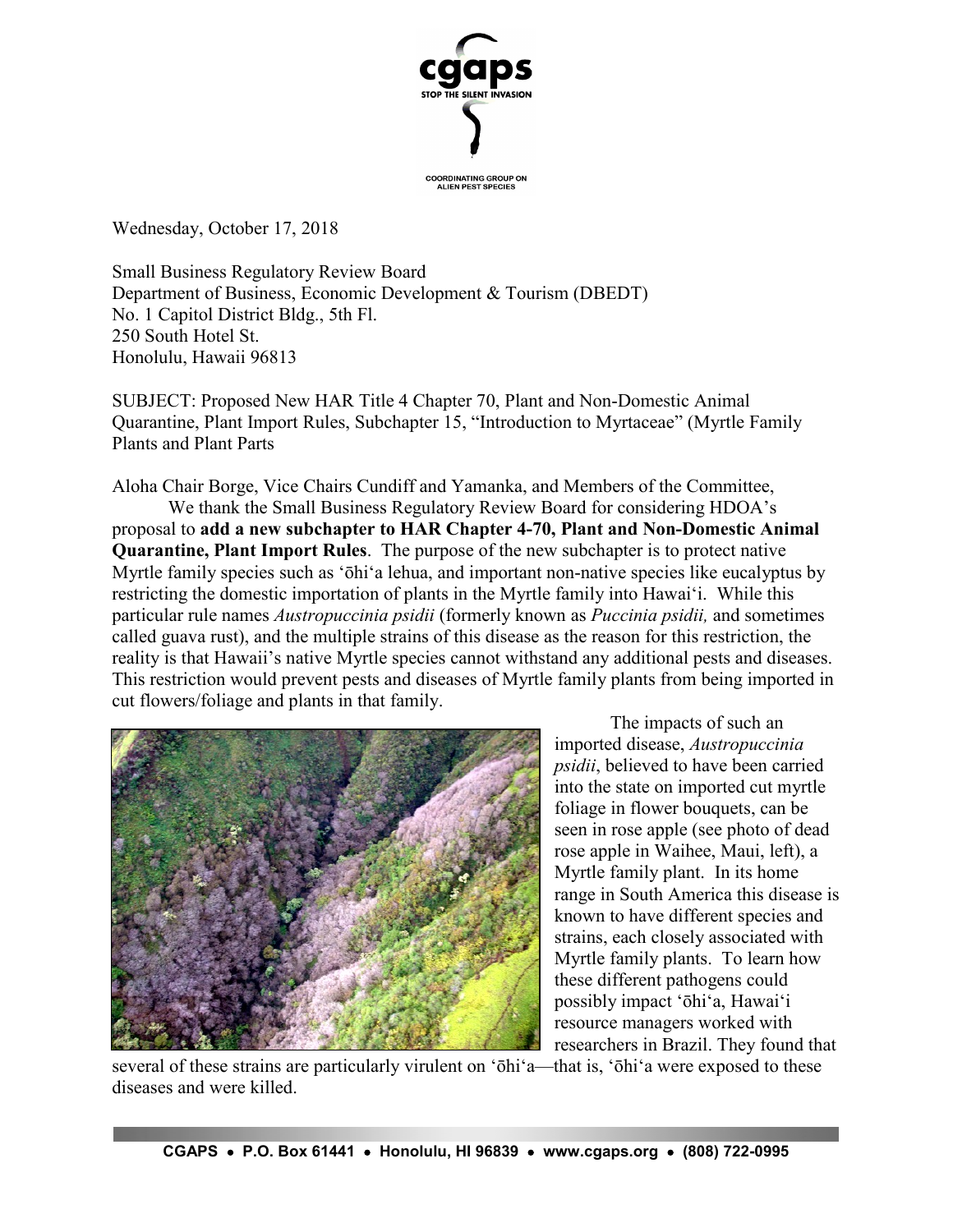CGAPS, a partnership of agencies and NGOs working together to address invasive species, has worked on this issue since the discovery of the rust in 2005. It is disheartening to see how long it has taken for this issue to finally arrive at a point where meaningful protection is being considered for Hawaii's Myrtle species. However, in those years, a lot of studies have been produced to document and communicate the risks, and how they could be mitigated. For some of those studies, visit [http://www.cgaps.org/myrtle-studies/.](http://www.cgaps.org/myrtle-studies/) In addition, CGAPS staff participated in outreach and projects to address potential small business impacts resulting from an import restriction.

2011: HDOA hosted a meeting with organizations for Hawaii's agriculture and floriculture industries on August 10, 2011 to discuss proposed restrictions on Myrtaceae family imports. Discussion highlights from this meeting include outreach to florists and nurseries in Hawaii, questions about existing quantity and variety of ornamental eucalyptus sold by nurseries and Myrtaceae imported by florists, and potential for expanding local production of Myrtaceae family plants. Attendees included CGAPS, the Hawaii Agriculture Foundation (HAF), the Hawaii Agriculture and Research Center (HARC), and the Hawaii Floriculture and Nursery Association (HFNA).

- CGAPS secured private funding from Hau`oli Mau Loa Foundation to support this import replacement and outreach work (see grant http://www.cgaps.org/wpcontent/uploads/CGAPS-2011-Prevention-Projects.pdf). Through HFNA, local growers and retailers were surveyed to determine the demand and varieties of ornamental eucalyptus imported. HARC staff grew ornamental eucalyptus varieties and provided them to interested nurseries.
- CGAPS placed the article "Serious Action for a Serious Ohia Threat" by Janice Uchida and Robert Hauff published in Hawaii Landscape magazine, which was direct mailed to 6,000 landscape, nursery, and related business statewide. https://www.slideshare.net/lichorganization/201110-landscape-hawaii-magazine-oct-nov-2011-issue
- DLNR and CGAPS consulted with HARC regarding local biofuel industry use of eucalyptus. DLNR and CGAPS commissioned a study, funded by the Department of Land and Natural Resources, Division of Forestry and Wildlife (DOFAW), that focused on designing suitable phytosanitary policies to ensure that new eucalyptus varieties could continue to be imported safely, while minimizing the risk of importing pathogens. The report, "Safe Importation of Eucalyptus Germplasm into Hawaiʻi," can be found here http://www.cgaps.org/wp-content/uploads/Kim-et-al.-2011-App-H.pdf.

2012: HDOA sponsored several events open to the public as a part of its "Buy Local, It Matters" campaign designed to encourage consumers to support local farmers and growers through conscious decisions. The purpose of the outreach events listed was to encourage the public to use locally grown flowers to make event arrangements to reduce the risk of invasive species from imported flowers coming into Hawaii. Below are a few of the events:

• On May 2, 2012, HDOA sponsored "Buy Local Bridal Floral Challenge," a public event to engage local floral designers involved in wedding design. [http://hdoa.hawaii.gov/blog/news-releases/hawaii-grown-flowers-take-stage-on](http://hdoa.hawaii.gov/blog/news-releases/hawaii-grown-flowers-take-stage-on-wedding-designs/)[wedding-designs/](http://hdoa.hawaii.gov/blog/news-releases/hawaii-grown-flowers-take-stage-on-wedding-designs/)